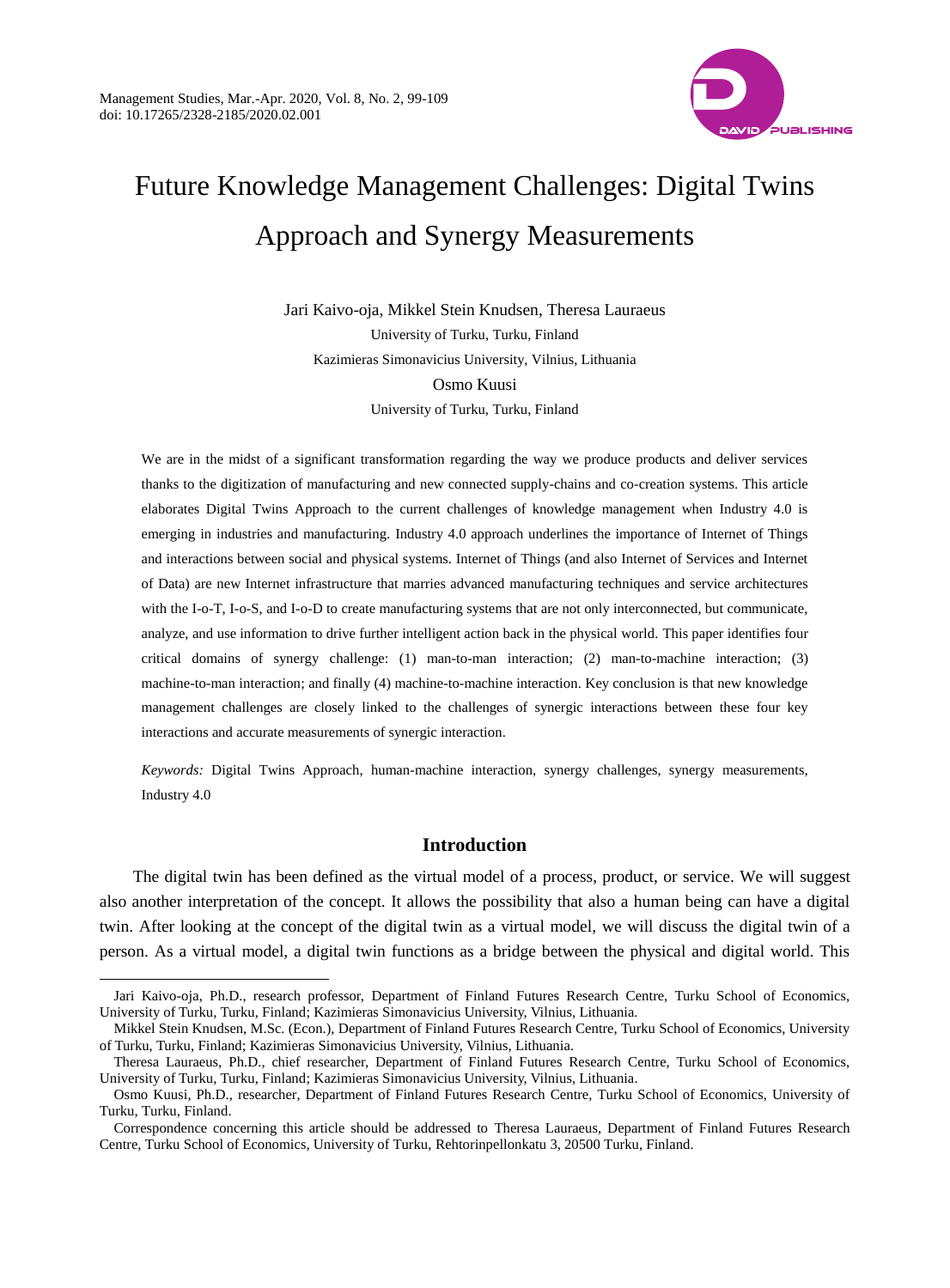pairing of the virtual and physical worlds allows digital twin to eliminate problems before they even occur, prevent downtime, develop new opportunities, and even plan for the future by using simulations.

In the near future, there will be promising applications of human digital twins. Digital twins as digital models are now useful for industries, firms, and other kind of organizations. Nowadays, the human digital twins are important in health care applications. In Gartner 2018 Report Trend Number 4: "A digital twin is a digital representation that mirrors a real-life object, process or system. Digital twins can also be linked to create twins of larger systems, such as a power plant or city".

The Fourth Industrial Revolution, commonly known as Industry 4.0 transformation, is changing the way business models and platforms function and, by extension, the stakes by which they are forced to compete. We know that Industry 4.0 is a global concept, but it can take many different forms and transition paths, and names, around the world. In the United States, the Industry 4.0 focus tends to be more on a more holistic digital evolution, and many use the term digital supply network or digital supply-chain. Within Europe and in Germany, where the Industry 4.0 concept originated, the phenomenon tends to be more factory-based or manufacturing. While the Industry 4.0 terminology may differ, the overall concept remains largely the same and encompasses the same technologies and applications. Organizations today must decide how and where to invest in these new technologies and identify which ones might best meet their business needs and business model.

There are many digital technologies, which are relevant for Industry 4.0 approach. Without a full understanding of the changes and opportunities Industry 4.0 brings, companies risk losing ground of their operations. This is one key scientific motivation for this article and its conceptualization―to help organizations and firms to focus on key issues and systems.

In this article, we first discuss about key technical drivers of Industry 4.0 (Chapter 3: Technological Drivers of Industry 4.0 Era). In Chapter 2 (The Digital Twins Approach), we elaborate Digital Twins Approach with key ides of Digital Twin Thinking. We suggest a wider operationalization of this concept than commonly use d to date. In Chapter 4 (Man-Machine-interactions), we present key interactions between man and machine which are affected by this new digital twin idea. Chapter 5 (Integrative Elements of New Knowledge Management in the Industry 4.0 Era) is integrative chapter which identifies key needs of synergy measurements and system integration in knowledge management in organizations, when Digital Twin and Industry 4.0 approaches will be applied in real system development process. In Chapter 6 (Conclusions), final conclusions are drawn.

# **The Digital Twins Approach**

An emerging key idea within Industry 4.0 is the concept of digital twins. We believe that understanding this concept will be paramount for the future tasks of knowledge management. The concept of a digital twin has been used around since 2002. The digital twin has been defined as the virtual model of a process, product, or service. Almost all hitherto considerations of digital twin technology has been related to manufacturing or "shop-floor digital twin" (Rosen, von Wichert, Lo, & Bettenhausen, 2015; Tao & Zhang, 2017; Tao, Cheng, Qi, M. Zhang, H. Zhang, & Sui, 2018). We will suggest in this paper wider interpretations of the concept. It allows the possibility of creating a digital twin of an organization and also for human beings to have digital twins. After looking at the concept of the digital twin as a virtual model, we will discuss the digital twin of a person.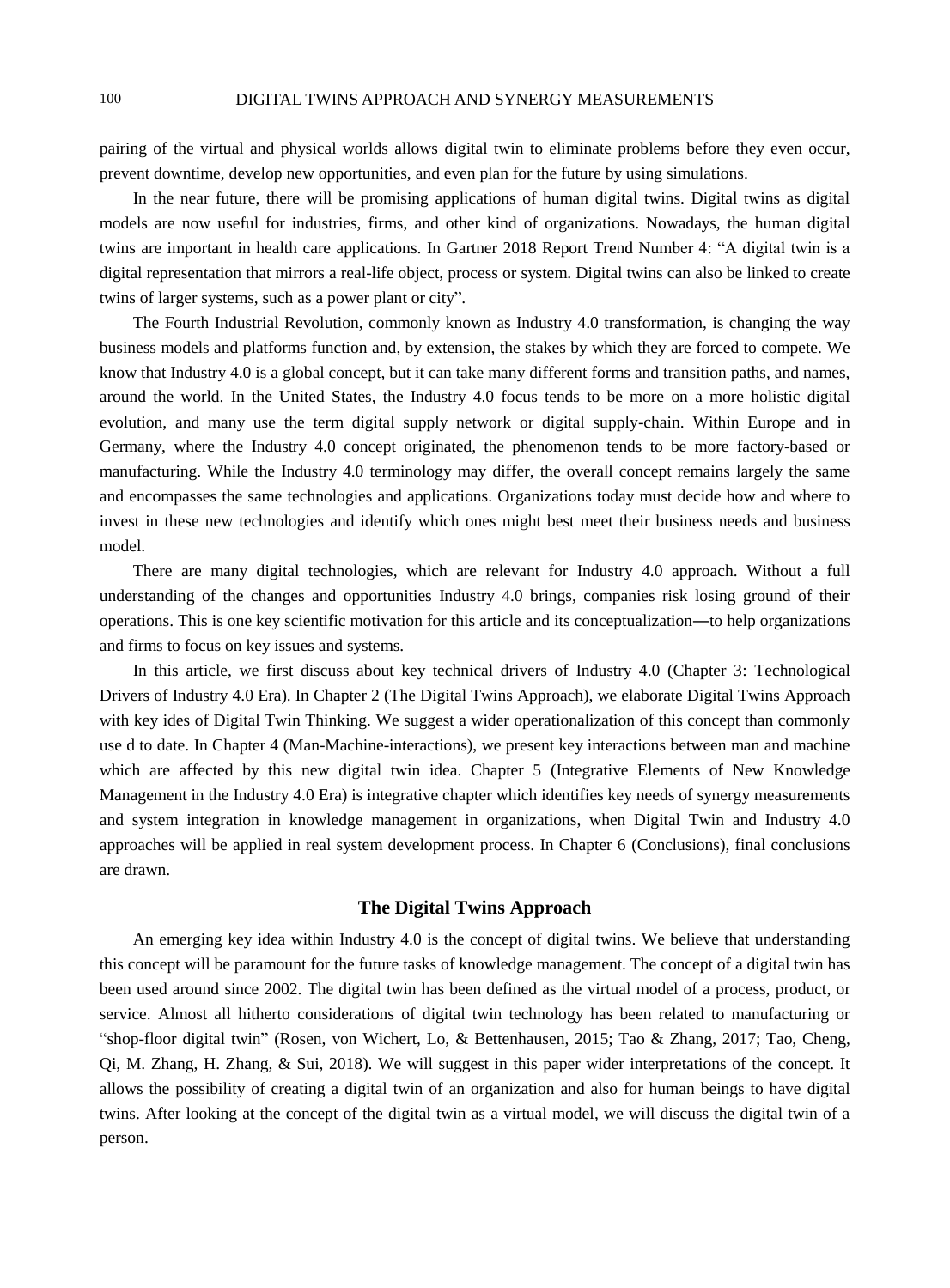#### DIGITAL TWINS APPROACH AND SYNERGY MEASUREMENTS 101

As a virtual model, a digital twin functions as a bridge between the physical and digital world. The digital twin is composed of three components, which is physical entities in the physical world, virtual models in the virtual world, and the connected data between these two worlds (Qi & Tao, 2018). This pairing of the virtual and physical worlds allows analysis of data and monitoring of systems to eliminate problems before they even occur, prevent downtime, develop new opportunities, and even plan for the future by using simulations (Marr, 2017).

According to Panetta (2018, Trend 4) in Gartner Report:

A digital twin is a digital representation that mirrors a real-life object, process or system. Digital twins can also be linked to create twins of larger systems, such as a power plant or city. The idea of a digital twin is not new,

but

today's digital twins are different in four ways: (1) The robustness of the models, with a focus on how they support specific business outcomes, (2) The link to the real world, potentially in real time for monitoring and control, (3) The application of advanced big data analytics and AI to drive new business opportunities, (4) The ability to interact with them and evaluate "what if" scenarios. (Panetta, 2018)

With the spread of IoT, the virtual models and digital twins have become cost-effective to implement in industries and services. Digital twins are now becoming almost a business imperative, covering the entire lifecycle of an asset or process and forming the foundation for connected products and services. We can claim that digital twins lead ubiquitous revolution. The Digital Twins Approach is based on complex cyclical flows. A complex flow occurs through an iterative series of three steps, collectively known as the physical-to-digital-to-physical (PDP) loop (see Figure 3). There are:

 Step 1: Physical to digital: Capture information from the physical world and create a digital record from physical data;

 Step 2: Digital to digital: Share information and uncover meaningful insights using advanced analytics, scenario analysis, and artificial intelligence;

 Step 3: Digital to physical: Apply algorithms to translate digital-world decisions to effective data, to spur action and change in the physical world.

To achieve this PDP process, various technological tools are available. Industry 4.0 combines relevant physical and digital technologies, including data analytics, additive manufacturing (Manufacturing 4.0), industrial and service robotics, high-performance computing, natural language processing, artificial intelligence (AI), cognitive technologies, advanced materials, and virtual or augmented reality (V/AR).

Many platforms include various PDP loops and have potential to create well-functioning digital twins, which operate in specific contexts of production and consumption. Understanding specific contexts of PDP loops is critical success factor of well-functioning platforms (Scoble & Israel, 2014). Platforms businesses are claiming a large growing share of the economy in every region of the world. A platform is a business based on enabling value-creating interactions between external producers and consumers (Parker, van Alstyre, & Choudary, 2016).

#### **Applying the Digital Twin Approach Beyond Manufacturing**

Manufacturing digital twin offers opportunity to simulate and optimize production systems, including logistical aspects, and enables detailed visualization of processes from single components to the entire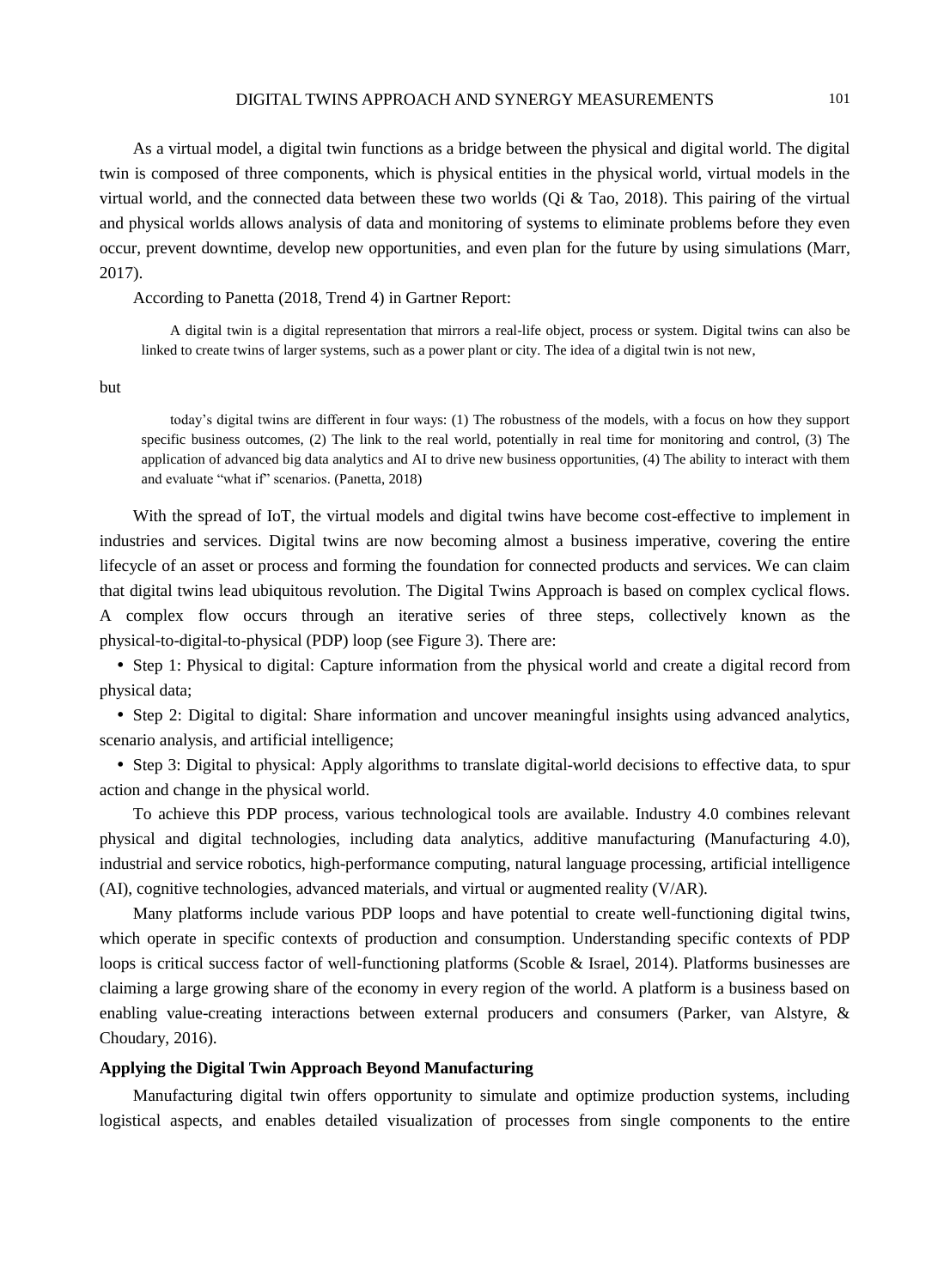assembly process (Kritzinger, Karner, Traar, Henjes, & Sihn, 2018). Within manufacturing industries, the approach has already become a key element in Product Lifecycle Management (Tao et al., 2018) and frontrunner organizations are integrating the approach into the entire lifecycle from product design, assembly to usage monitoring (Qi & Tao, 2018).

The new era for the Digital Twin Approach in knowledge management is applications beyond manufacturing contexts. The immediate challenge will be for organizations to manage the "physical to digital" step, and capture different types of data into a digital record.

We can use an office building as example. Today, people are employed at the premises to transport physical objects around the complex, for example, mail, stationery, or IT equipment, In the near future, all this might be transported faster and more cost-efficient by autonomous drones or robots, also reducing the need for decentralized storage and office space. However, for this to work effectively, digital records of the premises―effectively capturing four dimensions, including both the air and time―needs to be established in order to capture what humans today can capture immediately with their bare eyes. Those organizations succeeding in adapting digital twins will be those skilled at Semantic Data Management (Abraovici, Göbel, & Dang, 2016).



*Figure 1*. The physical-to-digital-to-physical (PDP) loop and Digital Twins Approach (Source: Deloitte, 2017, p. 3).

Similarly, we expect the challenge of capturing human and tacit knowledge into digital twins will be a dominant issue for the future of knowledge management in organizations. This connects to the rising term "Digital Twin of an Organization" (DTO) which enables the dynamic virtual representation of an organization in its full operational context, and which is considered by Gartner as one of the top 10 strategic technology trends for 2019 (Cearney, 2018).

#### **From Individualized Marketing to Personal Digital Twins**

Already for long time, marketers have successfully used rule-based personalization (e.g., "If a person falls into Segment A, then show him Experience X") (Digital Growth Unleashed, 2018). Artificial intelligence has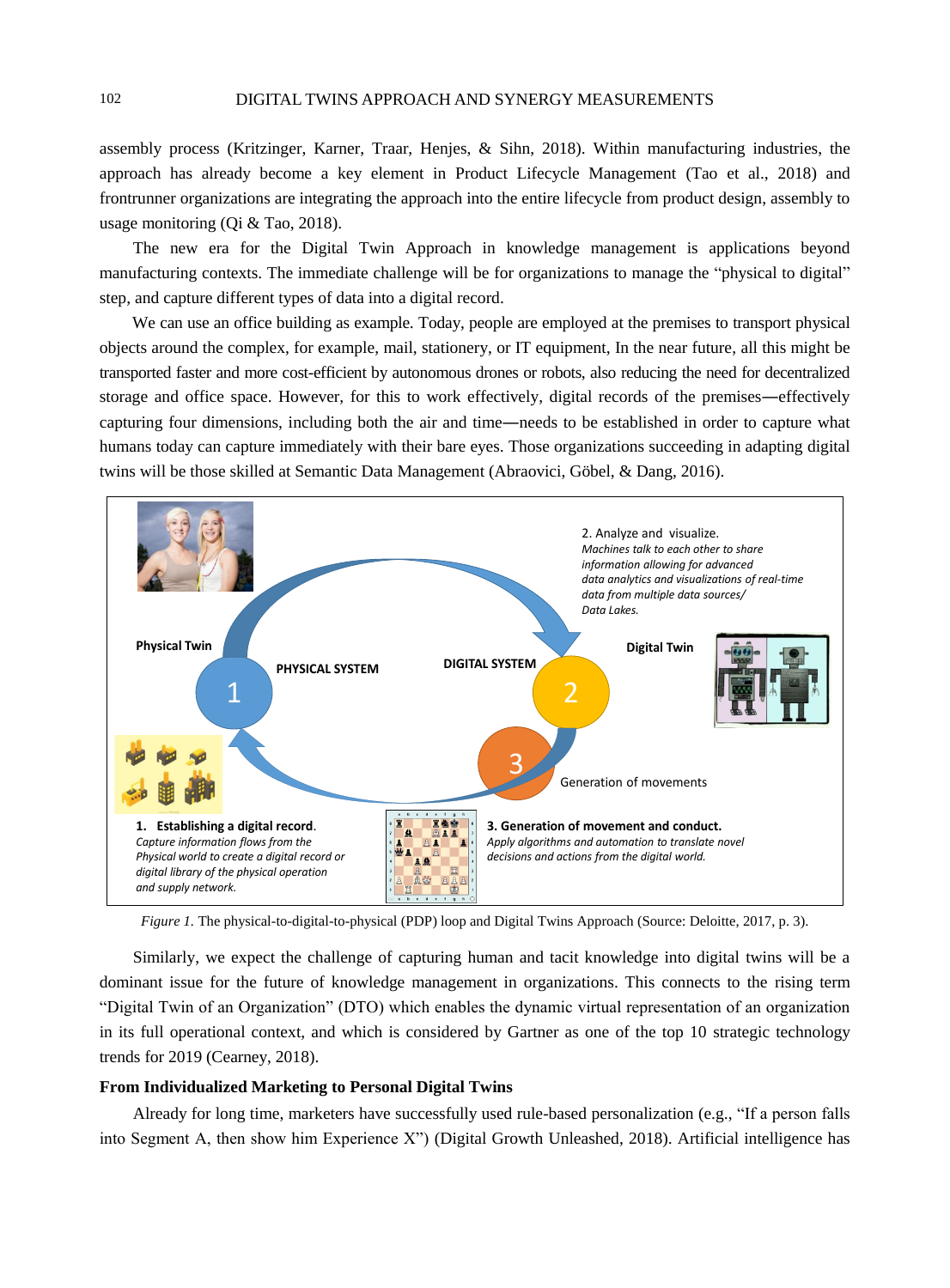made possible to proceed from this segment based personalization towards the marketing practice that deserves the name "individualization". From the point of view of the marketer of a product, the ideal individualization means that a person as a unique individual gets experience that in the most effective way promotes the buying of the product. Using machine-learning-based algorithms and predictive analytics, there are much better opportunities to produce this kind of experience than before.

The problem of the above kind of individualization is that there is no guarantee that the experience of an individual is also the best or even good from the point of view of the individual. We suggest Personal Digital Twins (PDT) as a smart tool or an algorithm that regularly provides from the available big data or other information sources the best experience from the point of view of a person.

In their Internet of People (IoP) manifesto, Miranda et al. (2015) suggested four guidelines for how the human interaction with machines should work. These principles with modifications are used in the definition of targeted features of a Personal Digital Twin:

(1) Be social. Interactions between a person, his or her Personal Digital Twin (PDT), other human beings and other machines should be social. A person and his or her PDT should have a platform of common learning in which they through continuously interacting develop mutual understanding. For example, when the PDT communicates with the person using human language, it should use the concepts of the language in similar meanings as the person. Based on mutual understanding, the PDT is able to be the trusted representative of the person in social interaction with other persons or machines.

(2) Be individualized. The Personal Digital Twin should promote genuine interests<sup>1</sup> of the person. Interactions between the PDT and other people or machines must represent the person's individual interests and not just the average interests of a group into which the person belongs.

(3) Be proactive. The interactions between the person and other people or machines should proactively take place, so that also the PDT can proactively initiate interactions. The person should, however, decide what kinds of interactions are acceptable and when these interactions are allowed.

(4) Be predictable. The content of interactions with other persons and machines started by the PDT must be predictable or they must follow before agreed principles between the person and his or her PDT. Especially important is that the person and the PDT agree how to share the information about the person and how to deliver the information/knowledge resources owned by the person.

Using the concepts introduced by Miranda et al. (2015), Personal Digital Twin belongs to companion devices of persons like recent smartphones or smart tools that use human language in the communication with their owners (e.g., Apple's Siri or Amazon's Alexa). Recent companion devices maintain contextual and sociological information concerning their owners and share that information to other companion or non-companion devices according to rules that are poorly controlled by the owners of the companion devices. A recent companion device may also start its own or its owner's interaction with some other device or even independently give orders to a non-companion device e.g., to open a television.

A basic difference between a true Personal Digital Twin and recent companion devices of persons is that a true PDT should be a trusted promoter of interests of an individual. This is no way confirmed concerning companion devices that are used for marketing though in some connections they might function like a true PDT. An example is presented in the illustrating scenario of Miranda et al. (2015). In the scenario story, the

 $\overline{a}$ 

 $1$  The concept "genuine interest" is discussed, e.g., in Kuusi (1999).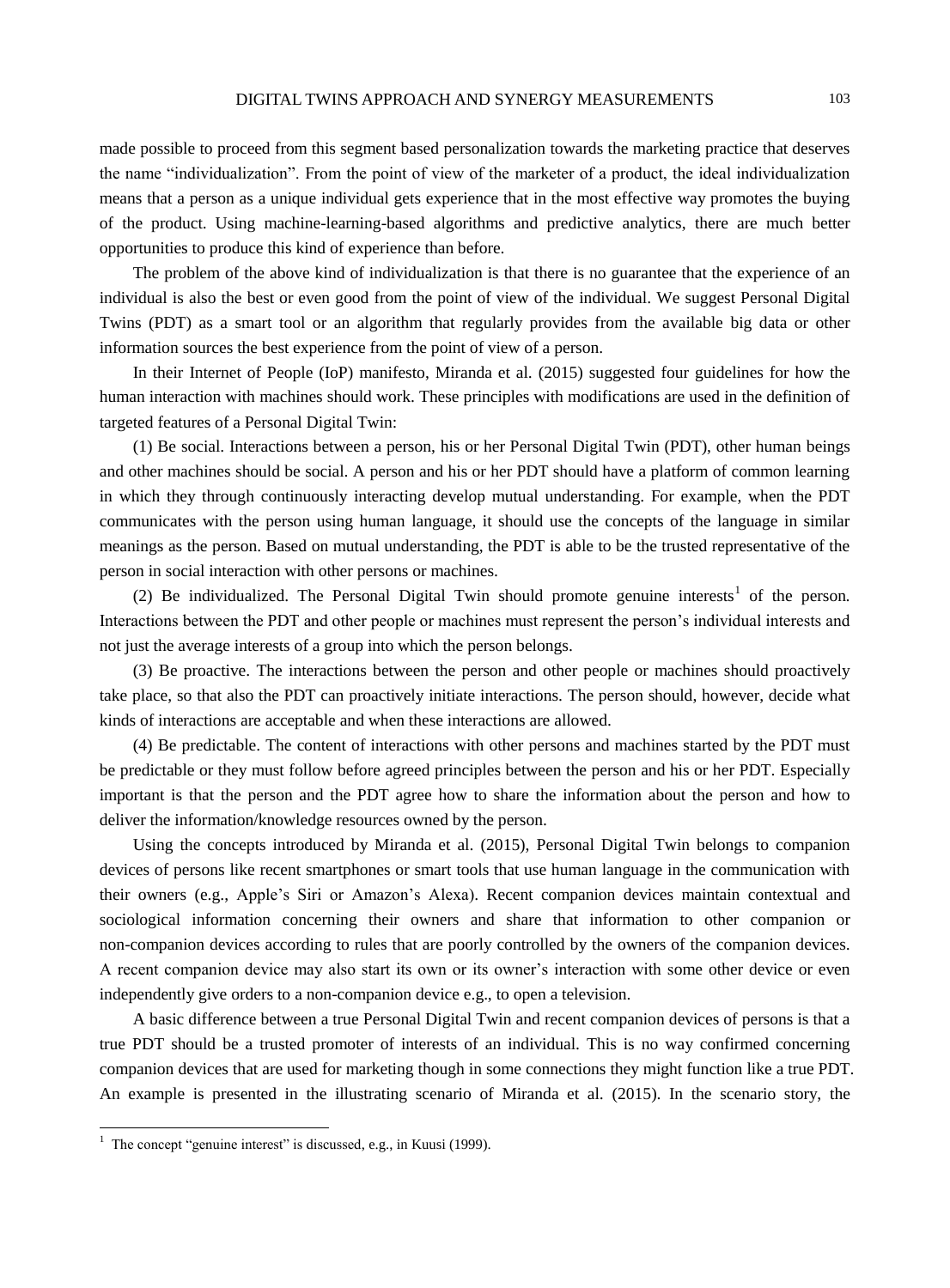smartphone of a driver starts to speak to the driver telling about a traffic accident and ways to handle the problem. The smartphone is also social sending informing messages to smartphones of other drivers.

# **Technological Drivers of Industry 4.0 Era**

Dating back to around 1760, the First Industrial Revolution (Industry 1.0) was the transition to new manufacturing processes using water and steam. Steam power was a key driving force of Industry 1.0. It was hugely beneficial in terms of manufacturing a larger number of various goods and creating a better standard of living for some. The textile industry, in particular, was transformed by industrialization, as was transportation systems. The era of Industry 1.0 represented the period between the 1760s and around 1840 (Schwab, 2017).

Around 1840 is the time-period, where the second industrial revolution (Industry 2.0) picked up. Historians sometimes refer to this as "The Technological Revolution" occurring mainly in Britain, Germany, and America. During this period, new industrial technological systems were introduced, most notably superior electrical technology, which allowed for even greater production and more sophisticated machines. It began with the first computer era (Industry 3.0) (Schwab, 2017).

Around 1970, the Third Industrial Revolution (Industry 3.0) involved the use of electronics and information technology (IT) to further automation in production. Manufacturing and automation advanced considerably thanks to Internet access, connectivity, and renewable energy. Industry 3.0 introduced more automated systems onto the assembly line to perform human tasks. The use of programmable logic controllers (PLC) was introduced. Although automated systems were in place, they still relied on human input and intervention (Liffler & Tschiesner, 2013; Schwab, 2017). Some authors have noted that Industry 1-4 phases were: pre-electricity age, mid-electricity age, post-electricity age, pre-computer age, mid-computer age, post-computer age, pre-digital age, mid-digital age, and post-digital age (Goodwin, 2018).



*Figure 2.* "Components" and "enabling technologies" in Industry 4.0 (Source: Knudsen & Kaivo-oja, 2018).

New Industry 4.0 era is expected to be founded on Cyber-Physical Systems (CPS) and the Internet of Things (IOT). Other key technologies are cloud computing, big data analytics, and extended ICT. The expected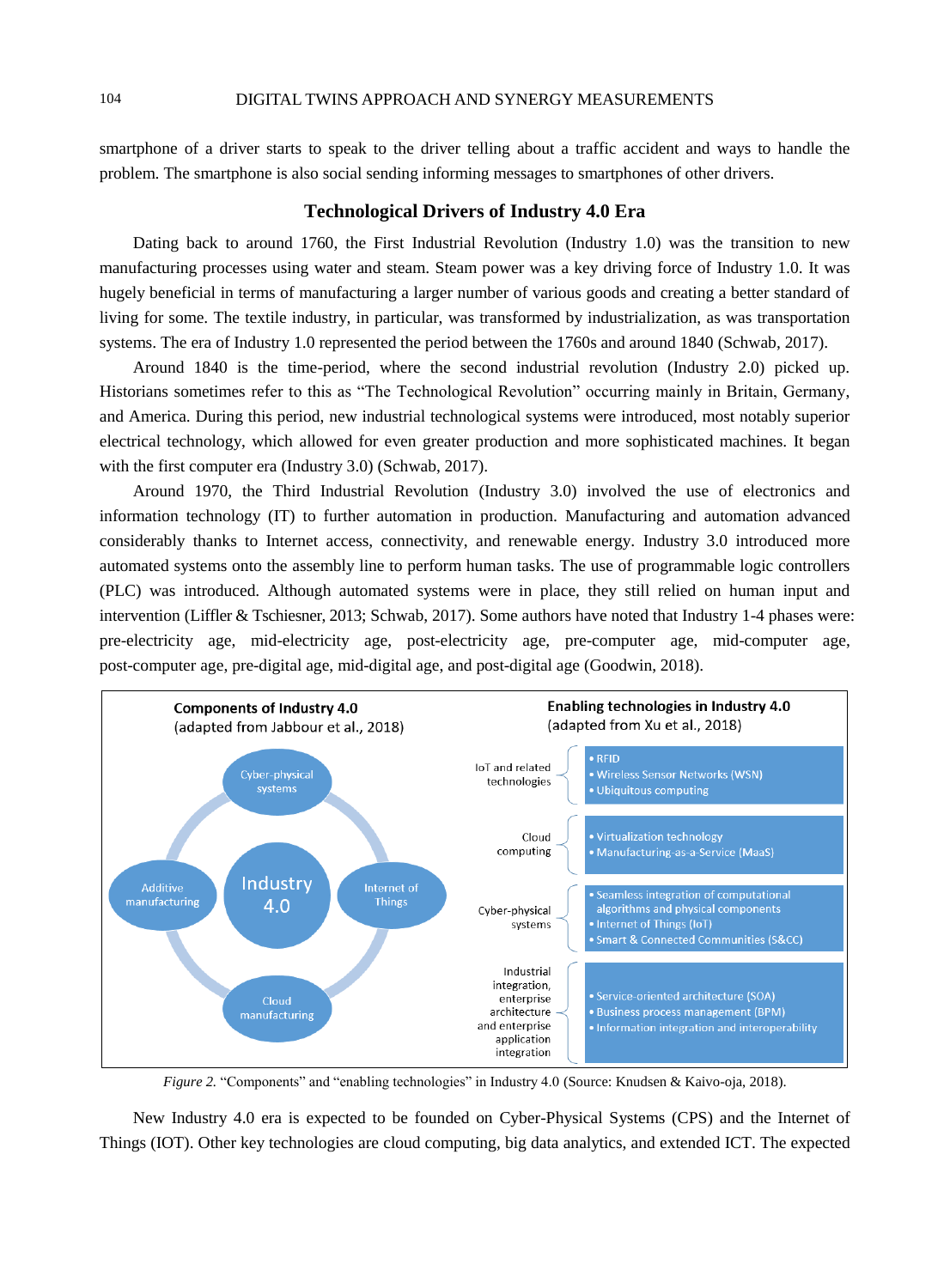changes will lead to new integrated systems, where sensors, actuators, machines, robots, conveyors, etc. are connected to and exchange information automatically. Factories are expected to become conscious and intelligent enough to predict and maintain the machines and control the production process. Business models of Industry 4.0 imply complete communication network(s) between various companies, factories, suppliers, logistics, resources, and customers.

For business leaders and Knowledge Management Office (KMO) managers accustomed to traditional linear data and communications, the strategic shift to real-time access to data and intelligence enabled by Industry 4.0 would fundamentally transform the way they conduct business and manage their business model. The integration of digital information from many different sources and locations (big data) can drive the physical act of doing business, in an ongoing cycle. Throughout this cycle, real-time access to data and intelligence is driven by the continuous and cyclical flow of information and actions between the physical and digital worlds. After Industry 4.0, we can expect that there will be Industry 5.0, when you begin to allow customers to customize what they actually want in real-time.



*Figure* 3. Three dimensions of Industry 4.0 (Source: Müller, Buliga, & Voight, 2018).

### **Man-Machine-Interactions**

#### **Man-Machine Synergy Puzzle**

In Figure 4, we have presented key man-machine interactions. In the ubiquitous technology environment, it is important to understand that directions of influence in interaction are relevant issues. There are four critical interactions: (1) man-man interactions; (2) man-machine interactions; (3) machine-man interaction; and (4) machine-to-machine interactions (see Figure 4).

When we measure the nature of interactions, it is always good to find right variables to perform measurements. Expected explaining and explained variables must be carefully selected, when we measure synergies between human beings and machines. This aspect is going to be more critical issue in the field of organizational knowledge management. It is also good to understand that human beings are simultaneously influenced by other human beings and other machines. This implies that we need to measure synergy with combined synergy measurements. Final outcome of synergy is a combination of various man-machine interactions. This kind of perspective is highly relevant issue, if want to create positive welfare synergy between human beings and machines.

#### **Learning Process Synergy Puzzle**

In Figure 5, we present key learning processes. We can observe that in ubiquitous society, there four key learning processes: (1) a process where human being teach each other  $(X-Y)$  process); (2) a process where AI/Robot apps teach human beings (X-X process); (3) a process where human beings teach AI/Robot apps (Y-Y-process); and finally (4) where AI/Robot apps teach other AI/Robot apps (Y-X process). This kind of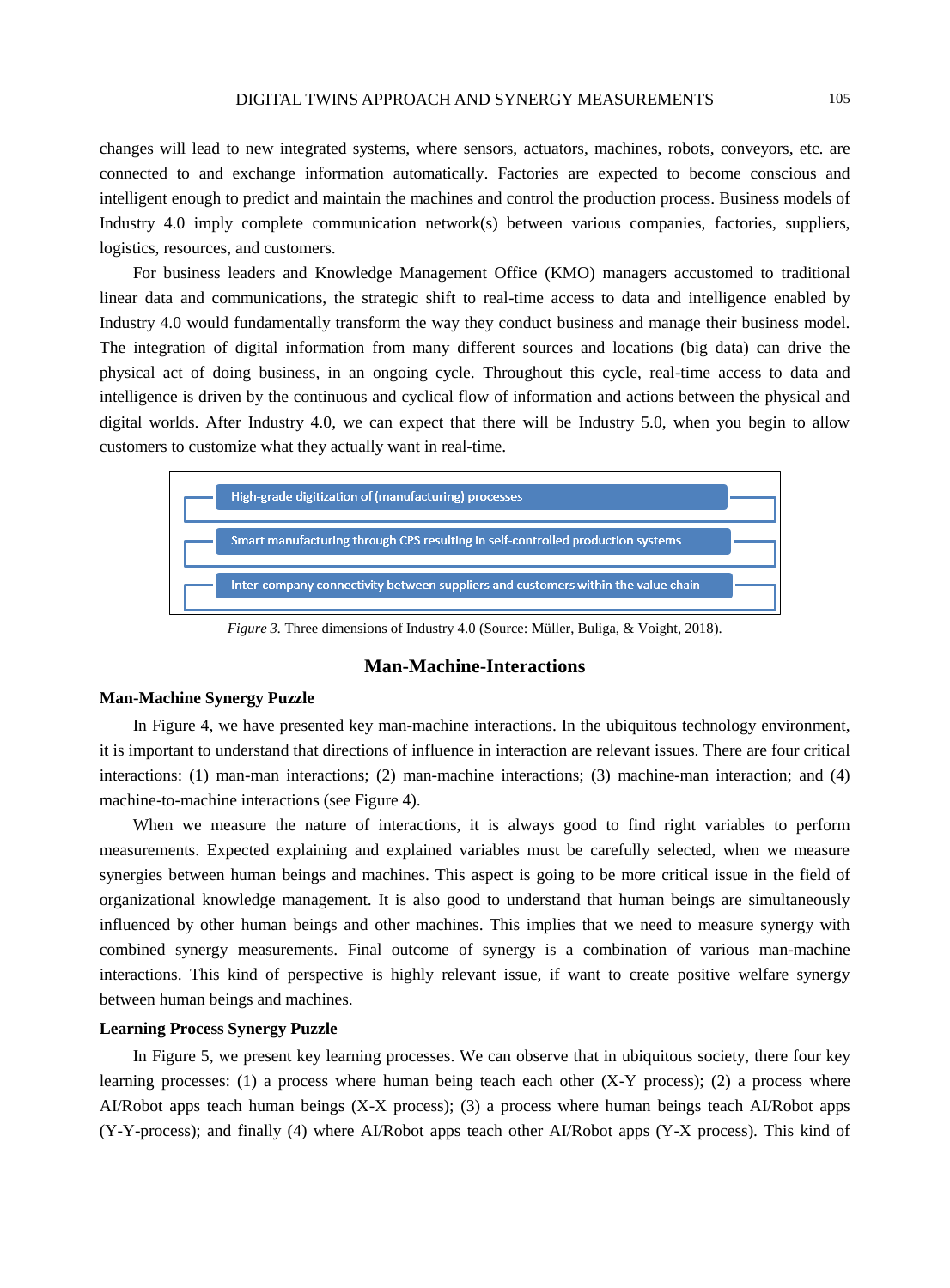complex interaction of learning processes will challenge knowledge management processes in organizations of digital networks. If want to create positive learning loops in modern organizations, we must start to analyze these four learning processes.



*Figure 4.* Four key interactions between Man X, Machine Y, Machine Y, and Man Y.



*Figure 5.* Four key learning processes in the ubiquitous society (Source: Kaivo-oja, 2017).

# **Integrative Elements of New Knowledge Management in the Industry 4.0 Era**

## **Industry 4.0 Era and Management Challenges**

As presented above, there are many needs for system integration between physical systems and non-physical digitalized systems. In the field of organizational management, there are own management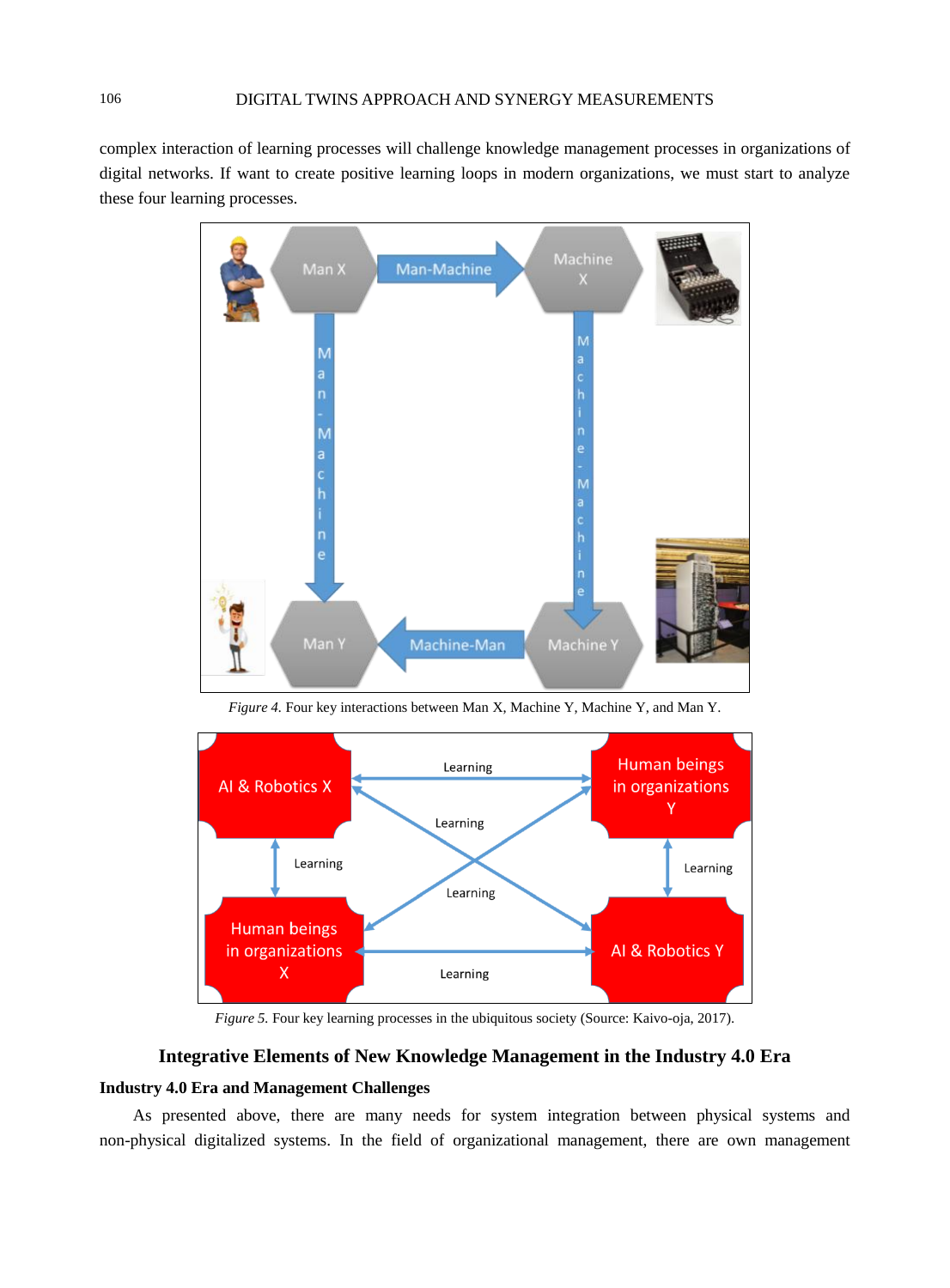systems of: (1) leadership (Asrar-ul-Hag & Anwar, 2018); (2) human resource managements (HMRR, 2018), and (3) digital data, web-engineering, and information management systems (especially pervasive Internet of Things (Zahoor & Mir, 2018). To see viable Industry 4.0 systems, Internet of Things and also Internet of Services and Internet of Data must be linked to leadership and Human Resource Management (HRM) functions.

System integration is needed, because Internet of Things embodies a vision of merging heterogeneous objects to establish seamless interaction among physical and virtual entities (Zahoor & Mir, 2018). Seamless interaction is not possible without system integration. If we want be successful in new era of system integration in Industry 4.0 systems, we must somehow integrate these three critical systems, which combine human resources, leaders and digital infrastructures and platforms.

In Figure 6, we have visualized obvious system integration challenge between these three elements of knowledge management in Industry 4.0 era. If we want to analyze relevant synergies between physical and digitalized systems (key technologies of Industry 4.0), we must create more integrative systems between leadership function, HRM systems and information, data and Web-engineering systems and focus our synergy analyses on these critical man-machine interactions.



System integration challenge 3

*Figure 6.* System integration challenges of Industry 4.0 era.

In the era of Industry 4.0, there are more or less challenging system integration challenges. As we have noted before, man-machine integration and learning process integration require special attention in organizations.

#### **Conclusions**

In the era of Industry 4.0 and Internet of Things, IoT devices and solutions are capable of sensing, processing, communicating, and storing the data acquired from physical world. New way of thinking is Digital Twin Approach, which is based on the physical-to-digital-to-physical (PDP) process. This approach is already a business imperative in the manufacturing industry sector, but in the future, the approach can be highly powerful beyond manufacturing as well. System integration enables Industrial Internet of Things and Industry 4.0 platforms.

In this article, we have discussed key needs of system integration and concludes that system integrations must be based on: (1) the understanding on human-machines interactions; (2) on the understanding of learning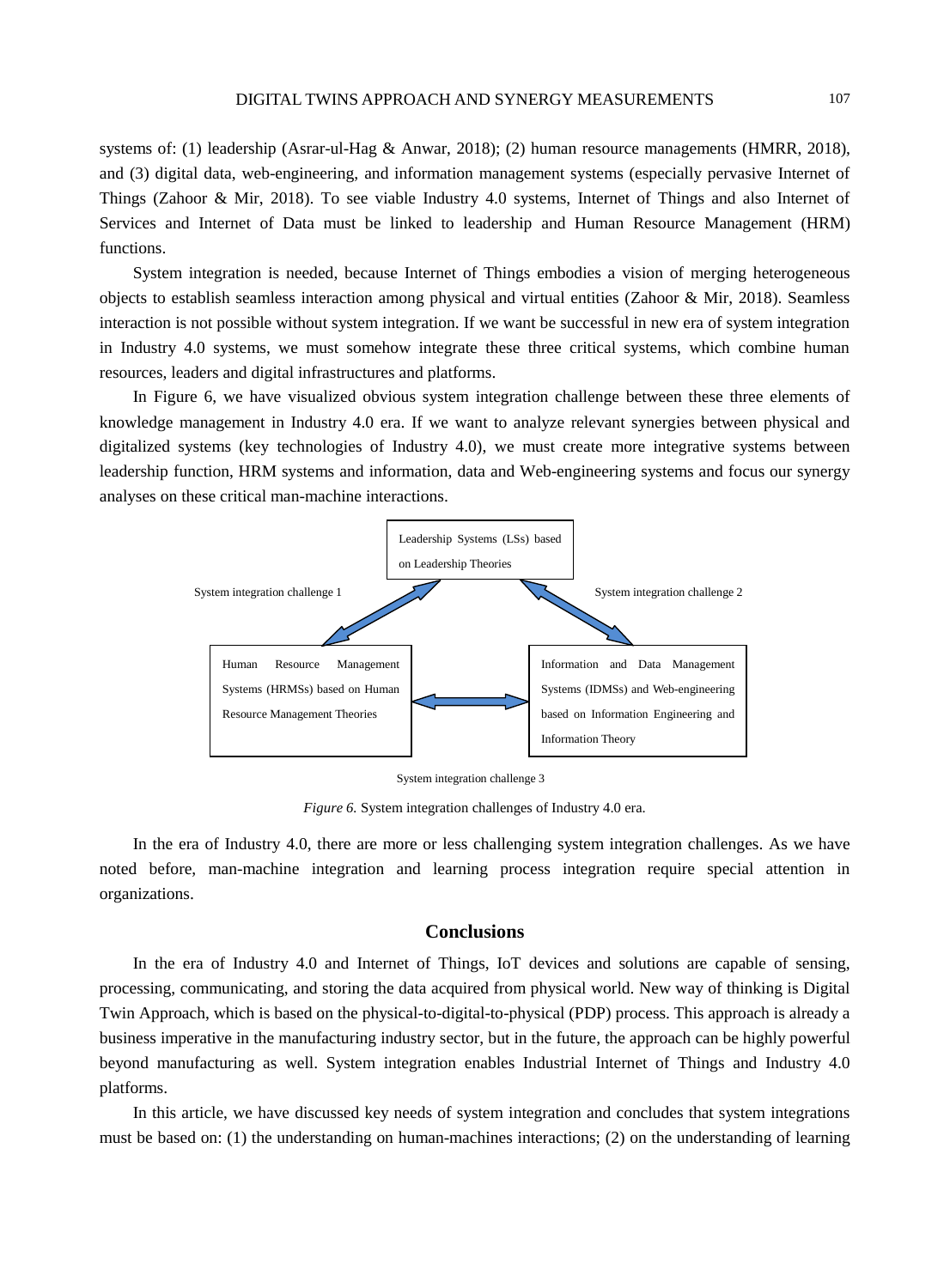processes in organizations; and finally (3) on the understanding of leadership, Human Resource Management Systems, and Information and Data Management Systems and Web-engineering.

If we want to understand critical synergies of leadership functions, HRM and data and information flows, we must focus on critical interactions in the whole knowledge management system. Knowledge management in Industry 1.0, Industry 2.0 and Industry 3.0 was different compared to Industry 4.0. Many challenges are linked to system integration questions of learning and knowing human beings. Key system integration will be needed in the systems of leadership, HRM, and digital systems, when we discuss about knowledge management in organizations.

## **References**

- Abraovici, M., Göbel, J. C., & Dang, H. B. (2016). Semantic data management for the development and continuous reconfiguration of smart products and systems. *CIRP Annals, 65*(1), 185-188.
- Asrar-ul-Hag, M., & Anwar, S. (2018). The many faces of leadership: Proposing research agenda through a review of literature. *Future Business Journal, 4*, 179-188.
- Cearney, D. (2018). *The top 10 strategic technology trends for 2019.* Retrieved October 3, 2019, from <https://www.slideshare.net/ratinecas/the-top-10-strategic-technology-trends-for-2019>
- Deloitte. (2017). Forces of change: Industry 4.0. *A Deloitte series in Industry 4.0.* Retrieved from [https://www2.deloitte.com/content/dam/insights/us/articles/4323\\_Forces-of-change/4323\\_Forces-of-change\\_Ind4-0.pdf](https://www2.deloitte.com/content/dam/insights/us/articles/4323_Forces-of-change/4323_Forces-of-change_Ind4-0.pdf)
- De Sousa Jabbour, A. B. L., Jabbour, C. J. C., Foropon, C., & Godinho Filho, M. (2018). When titans meet―Can Industry 4.0 revolutionise the environmentally-sustainable manufacturing wave? The role of critical success factors. *Technological Forecasting and Social Change, 132*, 18-25.
- Digital Growth Unleashed. (2018). *The future of personalization with AI and machine learning.* Retrieved October 3, 2019, from https://digitalgrowthunleashed.com/the-future-of-personalization-with-ai-and-machine-learning/
- Goodwin, T. (2018). *Digital Darwinism: Survival of the fittest in the age of business disruption.* London, UK: Kogan Page Limited.
- HMRR. (2018). Managing people in organizations: Integrating the study of HRM and leadership. *Human Resource Management Review, 28*, 249-257.
- Kaivo-oja, J. (2017). The future of education―New methods and skills demanded by future professions. *ThinkBDPST Conference*, March 30, Budabest, Hungary.
- Knudsen, M. S., & Kaivo-oja, J. (2018). Are we in the midst of a fourth industrial revolution? New Industry 4.0 insights from future technology analysis professionals. *FFRC-blog.* Retrieved from <https://ffrc.wordpress.com/2018/08/20/are-we-in-the-midst-of-a-fourth-industrial-revolution/>
- Kritzinger, W., Karner, M., Traar, G., Henjes, J., & Sihn, W. (2018). Digital Twin in manufacturing: A categorical literature review and classification. *IFAC-PapersOnLine, 51*(11), 1016-1022.
- Kuusi, O. (1999). *Expertise in the future use of generic technologies.* Helsinki: Government Institute for Economic Interest. Retrieved from https://core.ac.uk/download/pdf/153491932.pdf
- Liffler, M., & Tschiesner, A. (2013). The Internet of Things and the future of manufacturing. *McKinsey & Company.* Retrieved from https://www.mckinsey.com/business-functions/digital-mckinsey/our-insights/the-internet-of-things-and-the-future-of-manufacturing
- Marr, B. (2017). What is digital twin technology―And why is it so important? *Forbes.* Retrieved from <https://www.forbes.com/sites/bernardmarr/2017/03/06/what-is-digital-twin-technology-and-why-is-it-so-important/#1f5e9eb32e2a>
- Miranda, J., Mäkitalo, N., Garcia-Alonso, J., Berrocal, J., Mikkonen, T., Canal, C., & [Murillo,](https://ieeexplore.ieee.org/author/37339344200) J. M. (2015). From the Internet of Things to the Internet of People. *IEEE Internet Computing, 19*(2), 40-47.
- Müller, J. M., Buliga, O., & Voight, K. I. (2018). Fortune favors the prepared: How SMEs approach business model innovations in Industry 4.0. *Technological Forecasting and Social Change, 132*, 2-17.
- Panetta, K. (2018). Gartner top 10 strategic technology trends for 2019. *Gartner.* Retrieved from <https://www.gartner.com/smarterwithgartner/gartner-top-10-strategic-technology-trends-for-2019/>
- Parker, G. G., van Alstyre, M. W., & Choudary, S. P. (2016). *Platform revolution. How networked markets are transforming the economy and how to make them work for you.* New York and London: W. W. Norton Company.